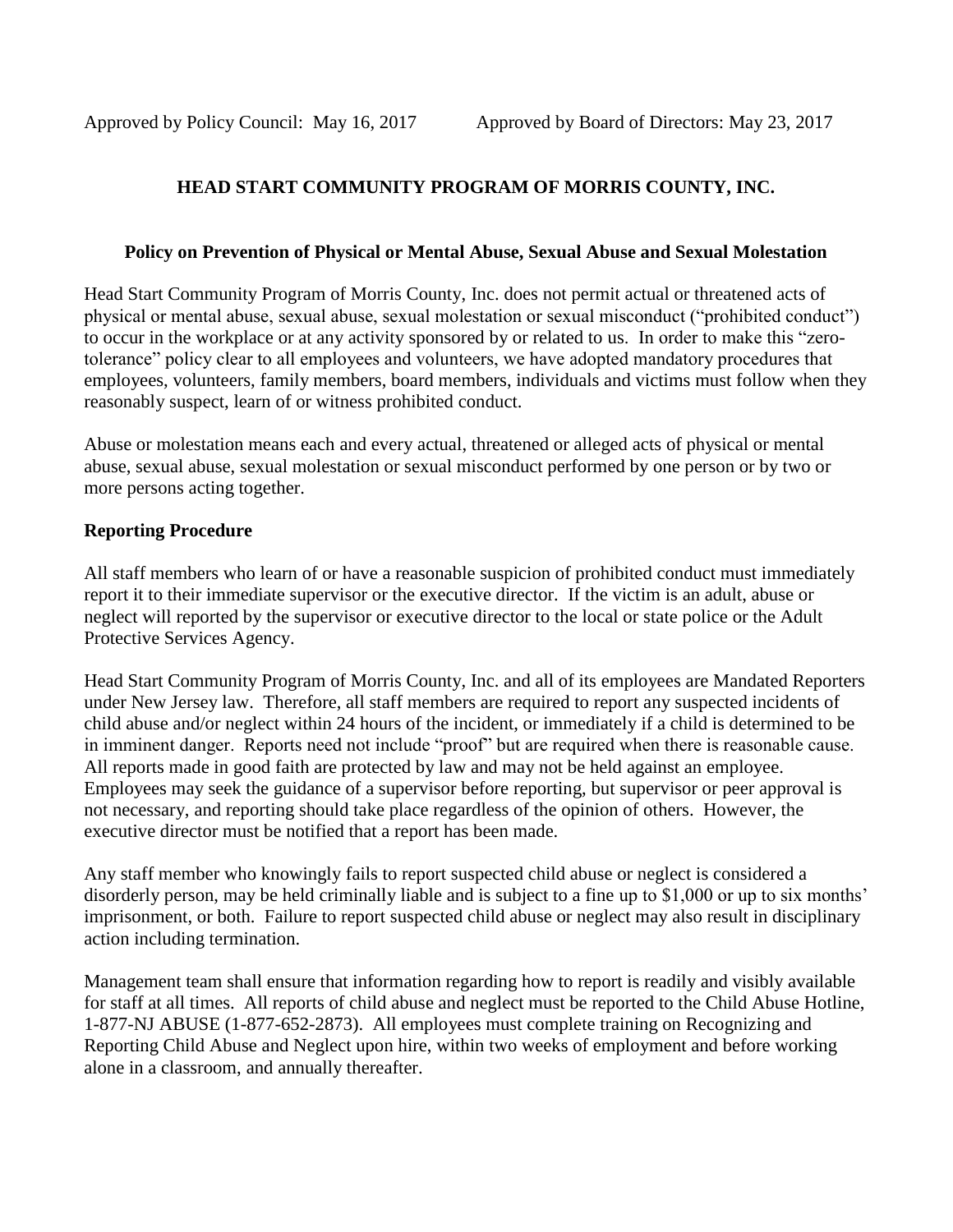#### **Investigation and Follow Up on Allegations of Prohibited Conduct**

We take allegations of prohibited conduct seriously. Once an allegation is reported, the appropriate authorities will be contacted. We will cooperate fully with any investigation conducted by law enforcement or regulatory agencies. We reserve the right to place the target(s) of the investigation on an involuntary leave of absence or reassignment to responsibilities that do not involve personal contact with individuals or students. To the fullest extent possible, but consistent with our legal obligation to report suspected prohibited to appropriate authorities, we will endeavor to keep the identity (ies) of the target(s) and the alleged victim(s) confidential.

If the investigation substantiates the allegation, our policy provides for disciplinary penalties, including but not limited to termination of the target's relationship with our organization.

## **Retaliation Prohibited**

We prohibit retaliation against anyone, including an employee, volunteer, board member, student or individual, who in good faith reports prohibited conduct. Retaliation against a participant in the investigation is also prohibited. Anyone who retaliates against someone who has made a good faith allegation of prohibited conduct or intentionally provides false information to that effect will be subject discipline, up to and including termination.

Staff members are bound to follow this policy and are required to read, review and sign off on receipt of this policy annually.